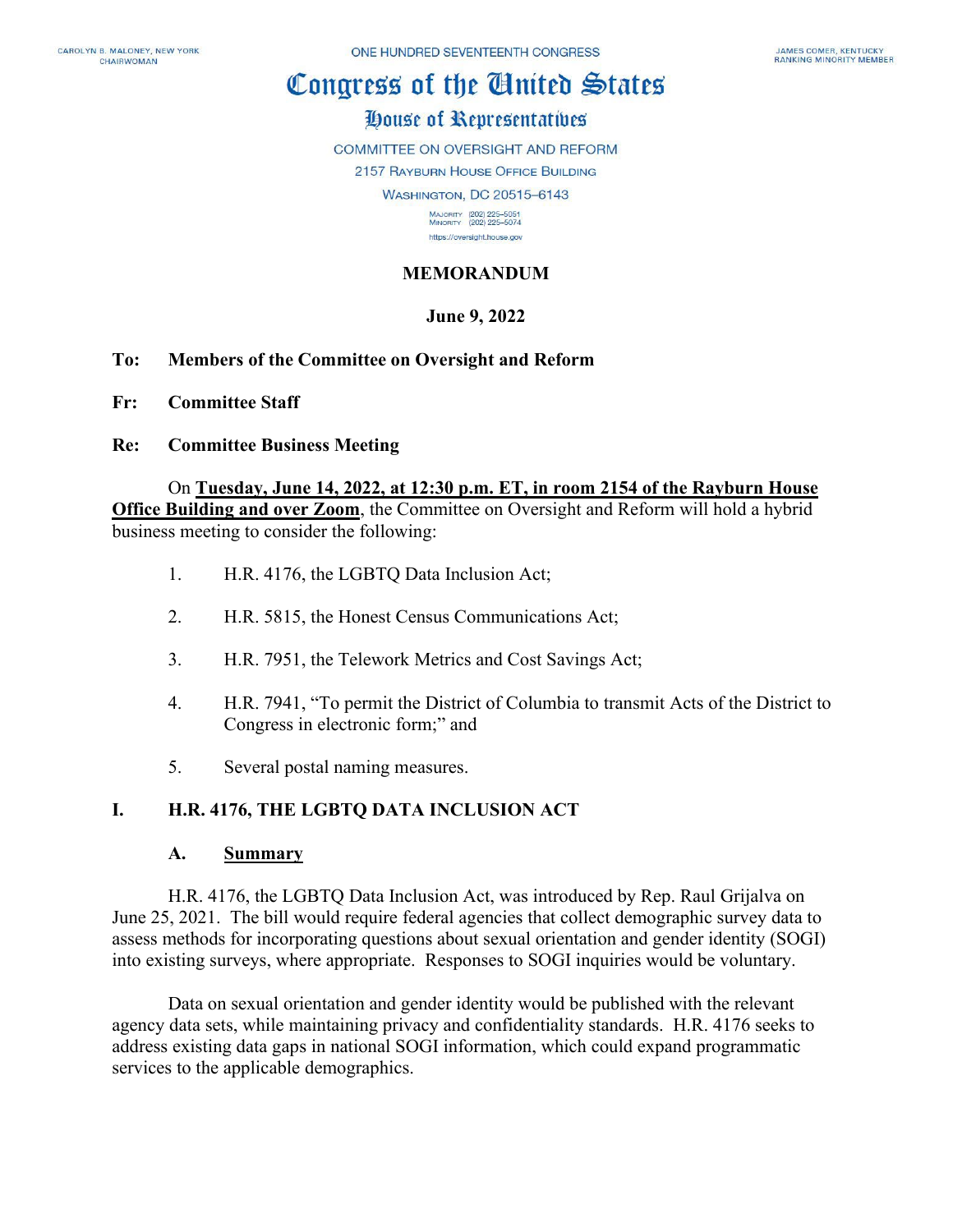#### **B. Amendments**

The Chairwoman will offer an ANS.

Staff contact: Courtney Miller.

## **II. H.R. 5815, THE HONEST CENSUS COMMUNICATIONS ACT**

#### **A. Summary**

H.R. 5815, the Honest Census Communications Act, was introduced by Rep. Anna Eshoo and Chairwoman Maloney on November 2, 2021. The bill would prohibit certain deceptive practices in relation to a census.

The bill defines a covered communication as a written communication, electronic or digital communication (i.e., website, application, online forum, social media platform, streaming service, or other means of communications using the internet or similar network) and telephonic communication (i.e., phone call, text message, or other communication relayed using a phone or phone network).

The bill prohibits communications that knowingly relay materially false census-related information, and communications intended to stop or delay a person's participation in any census. The bill establishes penalties for the communications prohibited by this legislation.

#### **B. Amendments**

The Chairwoman will offer an ANS.

Staff contact: Courtney Miller.

#### **III. H.R. 7951, TELEWORK METRICS AND COST SAVINGS ACT**

#### **A. Summary**

The Telework Metrics and Cost Savings Act was introduced by Government Operations Subcommittee Chairman Gerald E. Connolly on June 7, 2022. The bill would update current telework law for the federal workforce to improve work-life flexibility for employees and create reporting requirements that measure the cost savings to the federal government associated with telework.

The bill would broaden the current definition of telework in Title 5 of the United States Code to include periodic or full-time telework arrangements and remote work. It directs agencies to set agency goals for the number of employees who should be telework-eligible and develop methods for collecting cost savings data. Chief Human Capital Officers (CHCO) would ensure compliance with training requirements and the CHCO Council would annually study strategies for increasing telework where appropriate.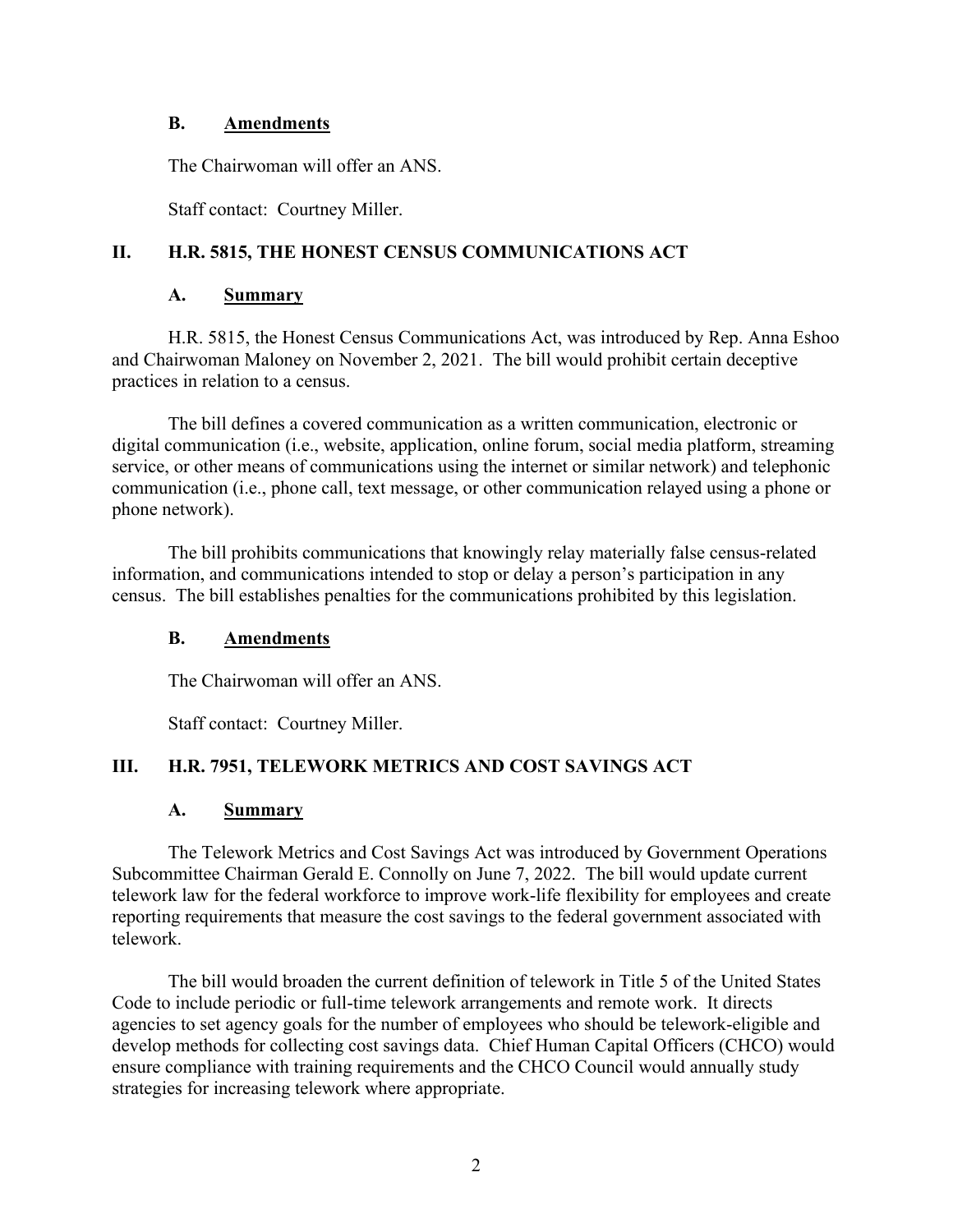#### **B. Amendments**

The Chairwoman will offer an ANS.

Staff contacts: Wendy Ginsberg and Christina Parisi.

## **IV. H.R. 7941, TO PERMIT THE DISTRICT OF COLUMBIA TO TRANSMIT ACTS OF THE DISTRICT TO CONGRESS IN ELECTRONIC FORM**

#### **A. Summary**

H.R. 7941, the District of Columbia Electronic Transmittal of Legislation Act, was introduced by Congresswoman Eleanor Holmes Norton on June 3, 2022. The bill would permit the District of Columbia to transmit legislation to Congress in electronic form.

Under the D.C. Home Rule Act, the Chair of the D.C. Council is required to transmit legislation enacted by D.C. to Congress for a review period, with limited exceptions.<sup>[1](#page-2-0)</sup> D.C. legislation takes effect upon the expiration of the review period, unless a joint resolution of disapproval is enacted during the review period.<sup>[2](#page-2-1)</sup> Neither the D.C. Home Rule Act nor the rules of the House or Senate prescribe the form of transmittal, but the House and Senate permit the Chair to transmit legislation only in paper form.

The bill would amend the D.C. Home Rule Act to permit the Chair of the D.C. Council to transmit legislation in such form as the Chair may choose, including electronic form. In addition, the bill would deem the amendment to the D.C. Home Rule Act a part of the rules of the House and Senate.

#### **B. Amendments**

The Chairwoman will offer an ANS.

Staff contacts: Ethan VanNess and Brad Truding.

## **V. POSTAL NAMING MEASURES**

- H.R. 6218, "To designate the facility of the United States Postal Service located at 317 Blattner Drive in Avon, Minnesota, as the 'W.O.C. Kort Miller Plantenberg Post Office."
- H.R. 6220, "To designate the facility of the United States Postal Service located at 100 3rd Avenue Northwest in Perham, Minnesota, as the 'Charles P. Nord Post Office."

<span id="page-2-0"></span> $1$  Pub. L. No. 93-198 (1973).

<span id="page-2-1"></span><sup>2</sup> *Id.*